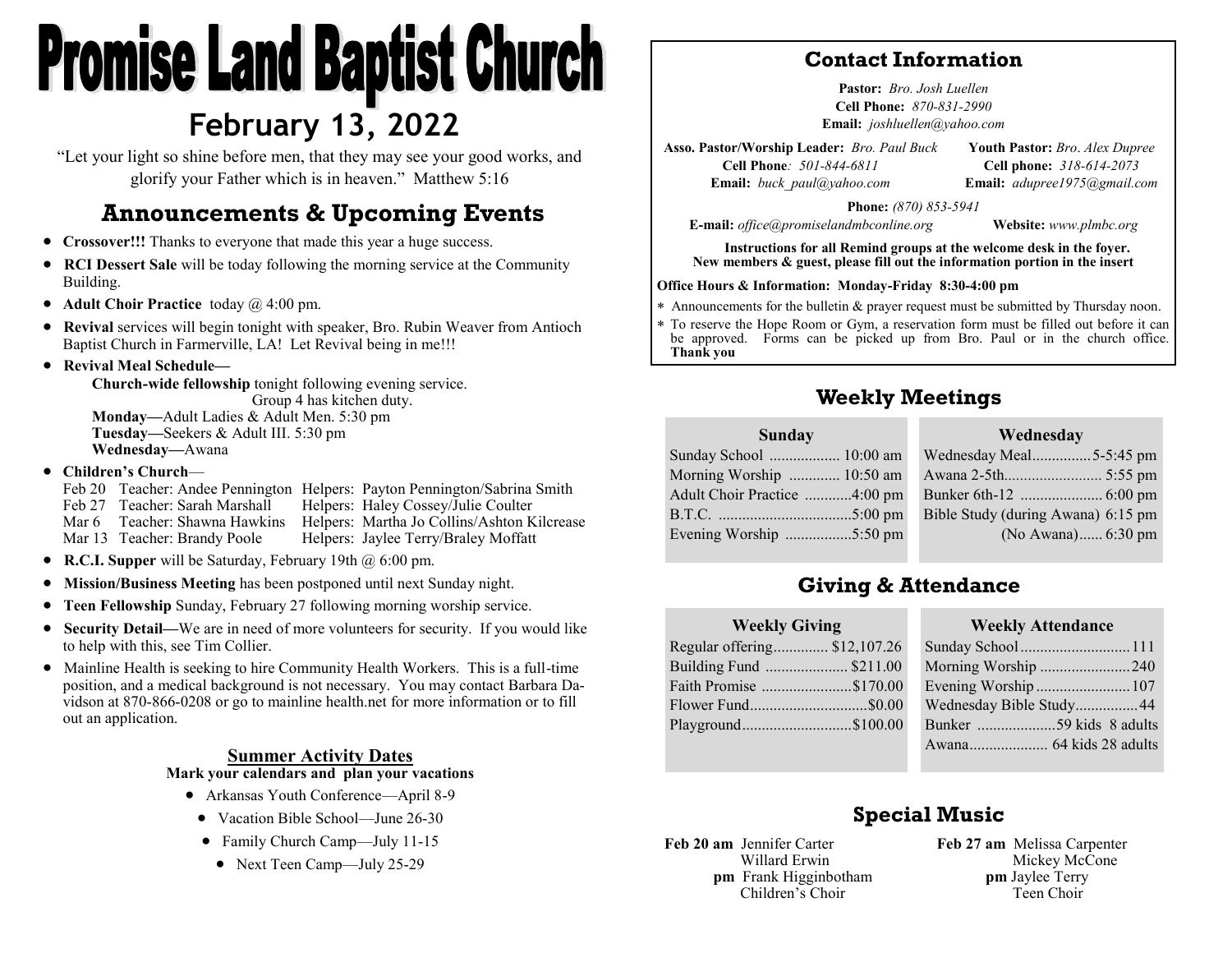

| Notes: |  |  |
|--------|--|--|
|        |  |  |
|        |  |  |
|        |  |  |
|        |  |  |
|        |  |  |
|        |  |  |
|        |  |  |
|        |  |  |
|        |  |  |

### **Security Detail**

Feb 20 am Joe Stanley/Sammy Cockrell pm Jimmy Pennington/Jimmy Stell Feb 27 am Russell Wallace/Trey Tubbs pm Rodney Chapman/Steve Brooks Wednesdays: Tim Collier/Johnny Huffstetler